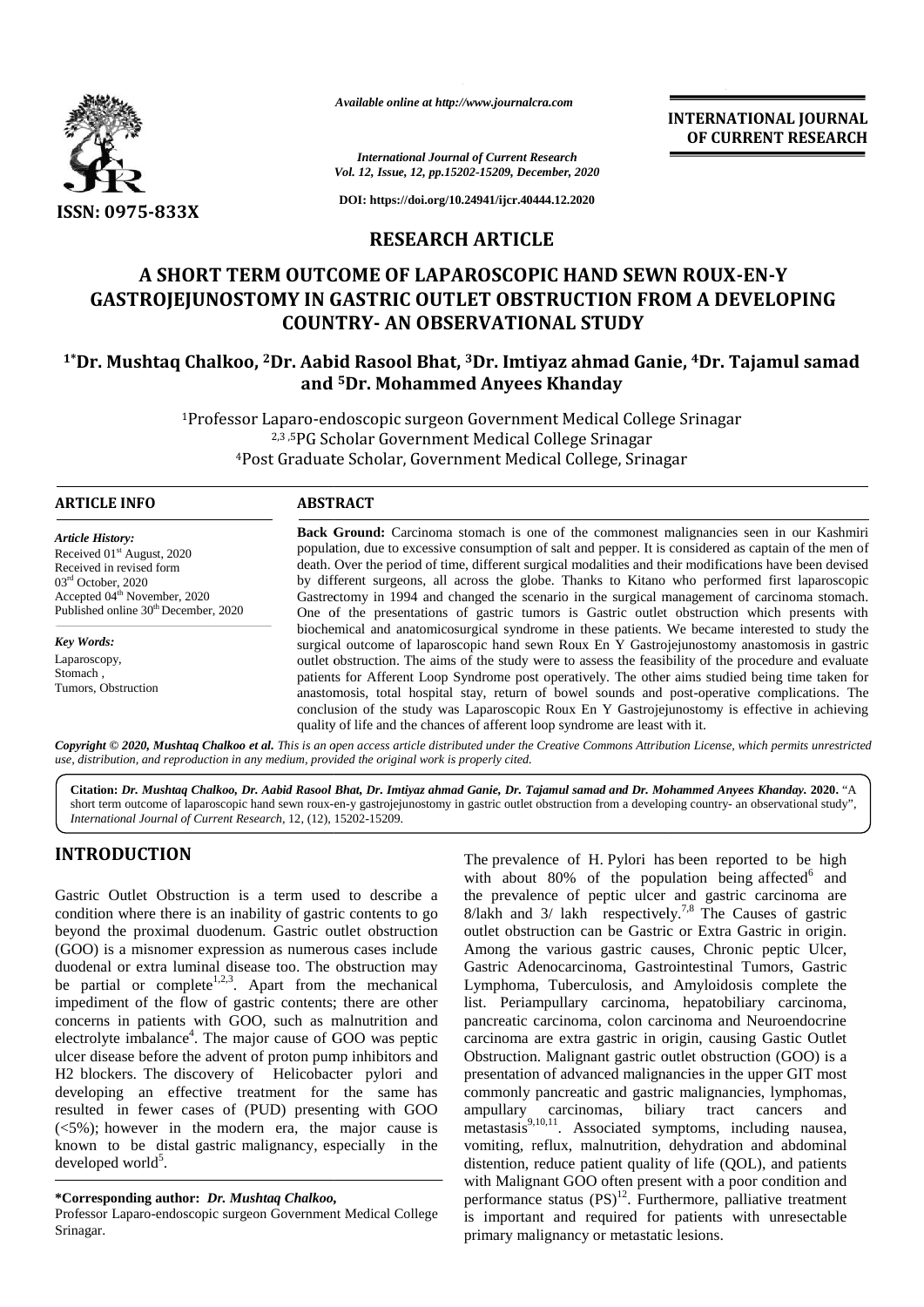Despite a decrease in the incidence of gastric cancer over previous decades, gastric cancer remains the fourth most common malignant disease and the second main cause of cancer – related death worldwide<sup>13</sup>. To date, the curative resection ratio for newly diagnosed gastric cancer is approximately 50% and 20% to 30% of patients with gastric cancer present with stage IV disease<sup>14,15</sup>. Malignant GOO is a common condition among locally advanced gastric cancer patients and can lead to significant morbidity, including nausea, vomiting, abdominal pain, dehydration, malnutrition and weight loss. Not surprisingly, these clinical symptoms have a negative impact on quality of life  $(QOL)^{16}$ . To avoid the disastrous consequences of malignant GOO ,appropriate treatment is indispensable, which enables not only an amelioration of the patient's (QOL) but also the commencement of chemotherapy, including essential oral agents, such as  $S1$  or capecitabine<sup>17</sup>. These treatments are included in the Ist- line regimen for unresectable gastric cancer recommended in the Japanese gastric cancer treatment guidelines <sup>18</sup>.

Patients who are candidates for balloon dilation are likely to present with recurrent GOO. Published series using this technique report success rates of over 76%after multiple dilatations<sup>19</sup>,though the rate of failure and recurrent obstruction is higher in patients treated with balloon dilatation who have not also been treated for H pylori infection.<sup>20</sup>. Patients who are negative for H pylori do not respond favorably to balloon dilatation and should be considered for surgical treatment early in the process<sup>21</sup> More than 75% of patients presenting with GOO eventually require surgical intervention.<sup>22</sup>. Surgical intervention usually provides definitive treatment of GOO, but it may result in its own comorbid consequences .Operative management should offer relief of obstruction and correction of acid problems.

In gastric outlet obstruction, bypass surgery (Gastrojejunostomy) can be performed by both open and laparoscopic technique. Gastrojejunostomy is a surgical procedure in which an anastomosis is created between stomach and proximal loop of jejunum. This is usually done for the purpose of draining contents of stomach. Percutaneous Gastrojejunostomy may be performed, in which a tube is placed through the abdominal wall into the stomach and then though the duodenum into the jejunum. The first successful Gastroenterostomy was carried out by Bilroth in 1881.It was performed in a patient with ca stomach following partial gastrectomy<sup>23</sup>. Later that year while operating on a case of pyloric carcinoma Wolfer noted extention of growth into the pancreas because gastrectomy was not possible, he went on to perform the 1st successful palliative Gastrojejunostomy<sup>24</sup>. When Bilroth attempted the same procedure his patient succumbed to symptoms and post mortem findings were suggestive of what is today known as afferent loop syndrome. To avoid this complication the technique of the Roux En Y anastomosis was introduced by wolfer in 1883 and later popularized by Cesar Roux of Laussane in  $1887^{24}$ ..s.

#### **AIMS AND OBJECTIVES**

 **Surgical outcome of laparoscopic intracorporeal Roux En Y Gastrojejunostomy suture anastomosis in gastric outlet obstruction**

#### *Study was prospective in nature and aimed at:*

*A) To assess the feasibility of the procedure and evaluate patients for Afferent Loop Syndrome post operatively B) The other aims are:*

- *Time for making anastomosis Total hospital stay*
- *Return of bowel sounds*
- *Post operative complications*

# **MATERIALS AND METHODS**

The Study was prospective, observational and hospital based. Study was conducted in the Department of General Surgery, GMC Srinagar. A minimum of 31 patients were selected. After doing the diagnostic laparoscopy the MNT staging was done, the resectability of tumour was assessed. The patients with unresectabletumours or advanced stage tumours underwent laparoscopic gastrojejeunostomy by Roux En Y procedure.

#### **INCLUSIONAL CRITERIA**

- Age more than 20 years
- Both sexes
- Patients with Gastric outlet obstruction due to malignant conditions of stomach

#### **Exclusional criteria**

- All those who refused to give consent for surgery after explaining the consequences and outcomes of surgery.
- Patients in whom after doing diagnostic laparoscopy the growth was resectable and needed open laparotomy for definitive surgery.

### **Procedure**

- After creating pneumoperitonium using verres needle, a 10mm port is introduced 3.5cm below and to the right of umbilicus to be used as an optical port.
- Two working ports are created by placing one 5mm/12mm trocar, 5cm away from the optical port on the right side 2cms below subcostal margin in the right midclavicular line and the other 5mm in right mid clavicular line 5cms from the optical port.
- The surgeon stands on right side of patient using those two ports as working ports.
- After doing initial diagnostic laparoscopy and assessing the resectablity of the tumor, the Duodenojejunal junction is identified and the jejunum transected 25cm distal to DJ.
- The distal limb is brought up as a roux limb and anastomosed with the stomach.
- The proximal jejunal segment is then anastomosed with the roux limb 40cm from the gastrojejunal anastomosis.

### **PRE OPERATIVE PREPARATIONS**

Thorough evaluation as per the protocol.

Proper building up of patients.

Patients were kept fasting for 24 hours before surgery.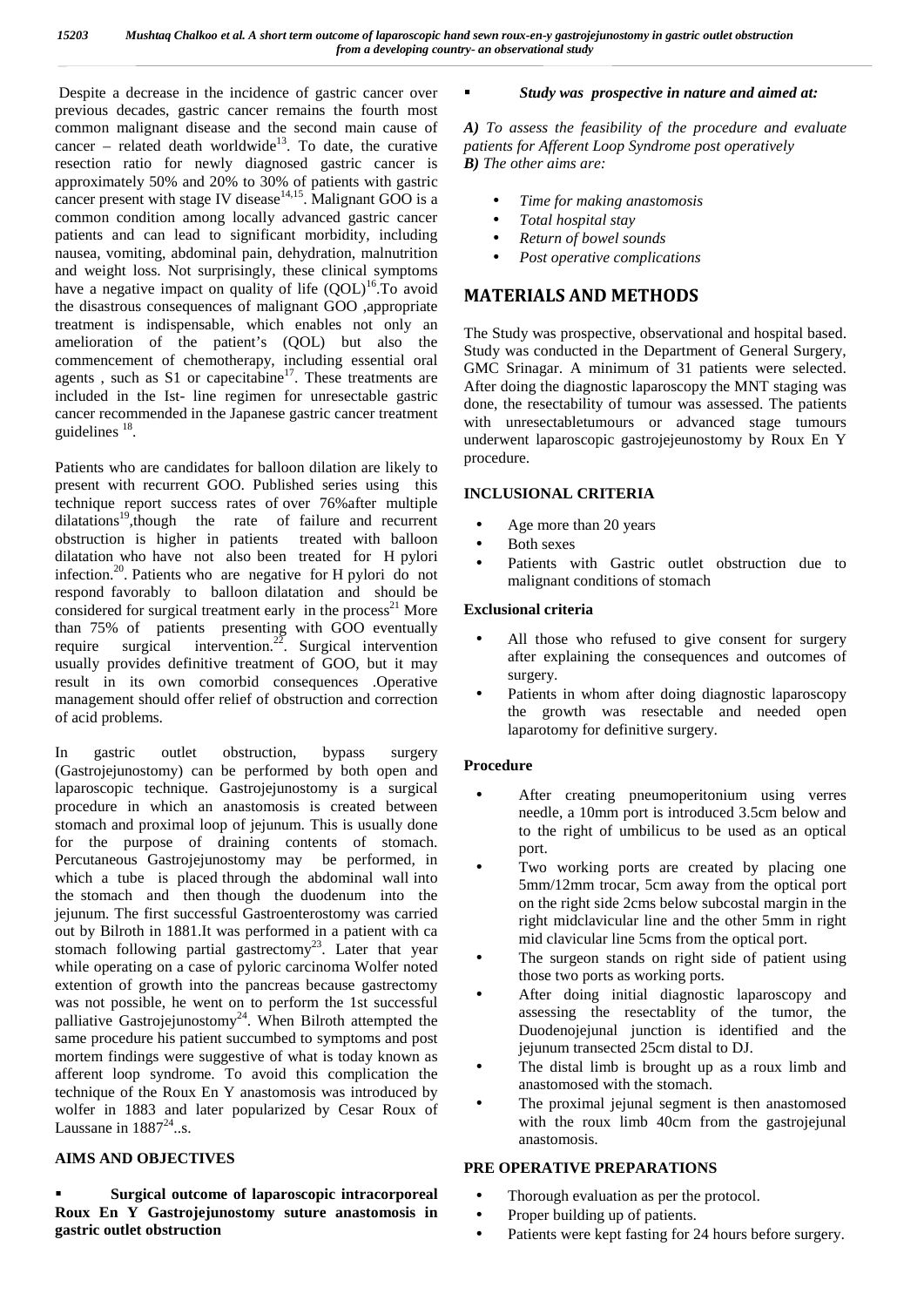- Patients were put on Ryle's tube and stomach was prepared by stomach washes.
- Preanaesthetic medication was given on the night before surgery.
- Part preparation was done in the morning on the day of surgery.
- I.V. antibiotics were given to each patient.
- Informed and written consent was taken prior to performance of each procedure

#### **RESULTS**

This Prospective study was carried out in the department of general Surgery at Government Medical College Srinagar J&K India. A total of 31 patients were included in the study (Laparoscopic Roux En Y hand sewn anastomosis).The results and observations made are as under. Laparoscopic Roux En Y hand sewn anastomosis: comprised of 31 Patients (Table 1) between the age of 53 to 85 years. Mean age is 67.7 years. Maximum no of Patients were in the age range of 60 to 79 years.

**Table 1. Age Distribution of study patients**

| Age(Years)    | No of patients | Percentage |
|---------------|----------------|------------|
| 50-59         |                | 19.36      |
| 60-69         | 12             | 38.71      |
| 70-79         | 10             | 32.26      |
| 80 and >Above |                | 9.68       |
| Mean Age      |                | 67.7       |
|               |                |            |

Laparoscopic Roux EnY hand sewn anastomosis comprised of 31 patients. The number of males was 21 comprising of 67.7% and 10 females comprising of 32.3% (Table 2) Male/Female ratio was 2.1:1.

**Table 2. Showing Gender Distribution**

| Gender | Nο | Percentage |  |
|--------|----|------------|--|
| Male   |    | 67.7       |  |
| Female | 10 | 32.3       |  |
| Ratio  |    | 2.1:1      |  |

Laparoscopic Roux En Y hand sewn anastomosis The mean time for making anastomosis was 42.7 minutes. The anastomosis time taken ranges from 30 to 60 minutes as shown in Table 3.

**Table 3. Time for making Anastomosis among patients**

| Time (min.) | Number of patients | Percentage   |
|-------------|--------------------|--------------|
| $30-40$     | 10                 | 25.81        |
| $40 - 50$   | 18                 | 45.16        |
| 50-60       |                    | 29.03        |
| Mean        |                    | 42.7 Minutes |

Laparoscopic Roux En Y hand sewn Anastomosis. The mean post operative hospital stay was 4.3 days. The majority of patients having hospital stay of 4 days as shown in Table 4

**Table 4. Total Hospital Stay in days**

| Hospital Stay (Days) | No. | Percentage        |
|----------------------|-----|-------------------|
|                      |     | 25.81             |
|                      | 10  | 32.26             |
|                      |     | 29.03             |
|                      |     | 9.68              |
|                      |     | 3.23              |
| Total                | 31  | Average 4.32 Days |

Laparoscopic Roux En Y hand sewn anastomosis. The mean appearance of bowel sounds was 2.8 days with the maximum falling in the range of 3 days as shown in Table 5.

**Table 5 Return of Bowel Sounds among patients**

| Bowel Sounds (days)   | No. of patients | Percentage    |
|-----------------------|-----------------|---------------|
|                       |                 |               |
|                       |                 | 32.26         |
|                       |                 | 51.61         |
|                       |                 | 16.13         |
| Total No. of Patients |                 | Mean 2.8 Days |

Laparoscopic Roux-En-Y hand sewn Anastomosis. The mean time of resumption of orals was 3.6 days. Orals were started on days ranging from 3 to 5 days as shown in Table 6

**Table 6. Showing Resumption of Orals**

| <b>Resumption of Orals</b> | No | Percentage    |
|----------------------------|----|---------------|
| 3 Days                     | 16 | 51.61         |
| 4 Days                     | 11 | 35.48         |
| 5 Days                     |    | 12.91         |
|                            | 31 | Mean 3.6 Days |

Laparoscopic Roux En Y Gastro jejunostomy. In the study it was found intra operative anastomotic site haemorrhage to be 9.7 percent, total 3 cases out of 31 patients. No other post operative complications were found as shown in Table 7

**Table 7. Postoperative/Intraoperative Complications**

| Complications            | Number | Percentage |
|--------------------------|--------|------------|
| Bleeding                 |        |            |
| Anastomotic Leak         |        |            |
| <b>Fistula Formation</b> |        |            |
| Intra-Abdominal Abscess  |        |            |

#### **DISCUSSION**

Earlier open Gastrojejunostomy used to be the only method to relieve Gastric outlet obstruction owing to the introduction of endoscopic stenting and laparoscopic surgery, lesser and lesser invasive approaches are now more commonly being used with the advent of laparoscopic and minimal access techniques, different modalities are in use for the treatment of Gastric outlet obstruction from advanced malignancies. Now a days diagnostic laparoscopy is a standard technique followed in all gastrointestinal malignancies for staging the disease and plan its treatment whether palliative or curative.

It provides a bunch of information about the extent of tumour, biopsy of tumour, MNT staging of tumour, analysis of malignant ascites if present, lymph nodal status and implants whether peritoneal or abdominal to the tune of 7mm. In our study our aims and objectives are conclusive and defined. We routinely followed laparoscopy as a modality for diagnosis and even treatment. As earlier a study was conducted in our institution, where around 40 patients diagnosed as Gastric outlet obstruction underwent conventional laparoscopic gastro jejunostomy<sup>25</sup>. It was seen that a fair number of patients in their follow up complained of alkaline reflux and a few were labeled as having Afferent Loop syndrome which affected their quality of life. Keeping in view the advantage of Roux En Y Gastrojejunostomy over conventional Gastrojejunostomy with regard to the decrease of incidence of Afferent Loop Syndrome. It was decided to do a laparoscopic Roux En Y Gastrojejunostomy in a patient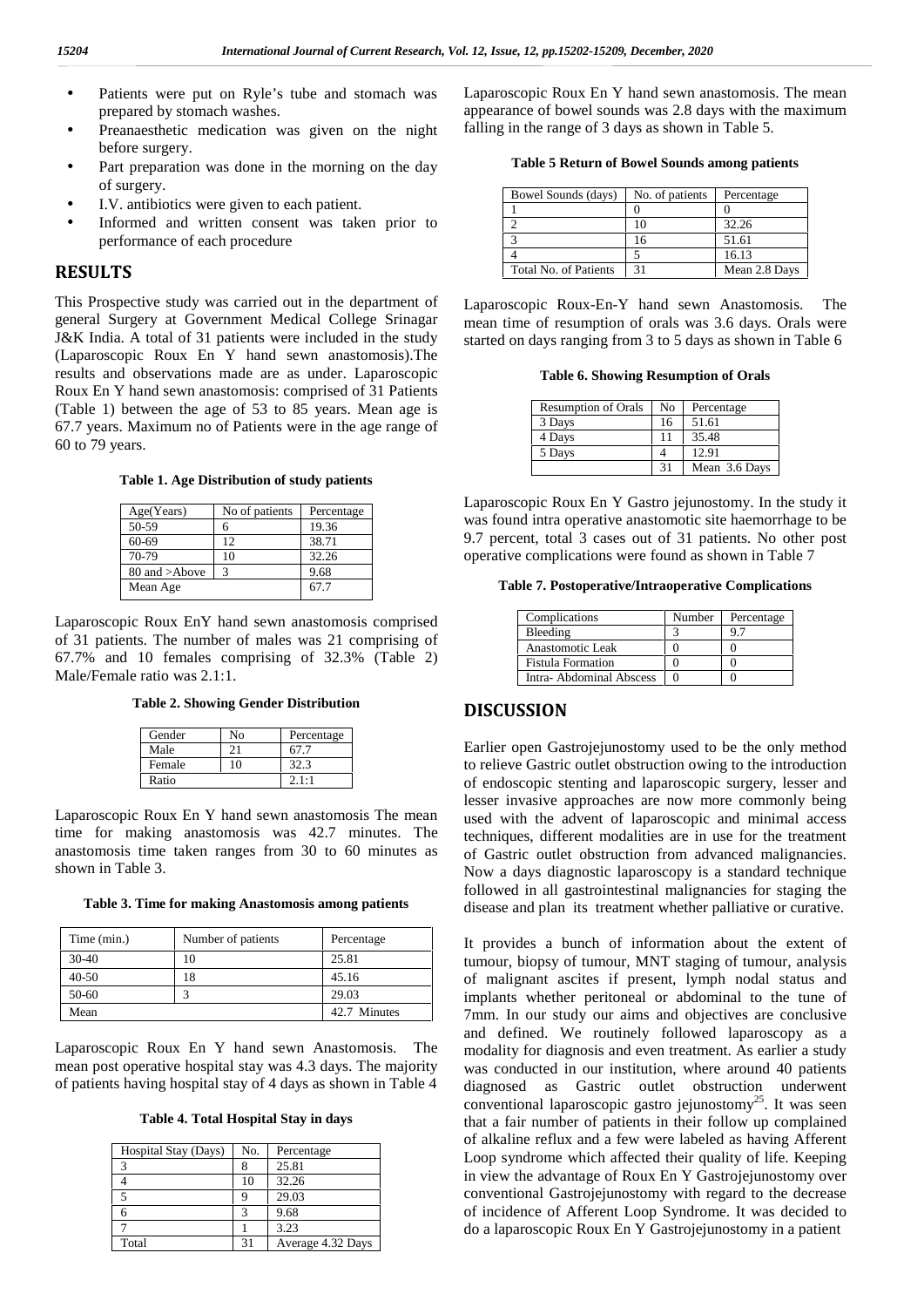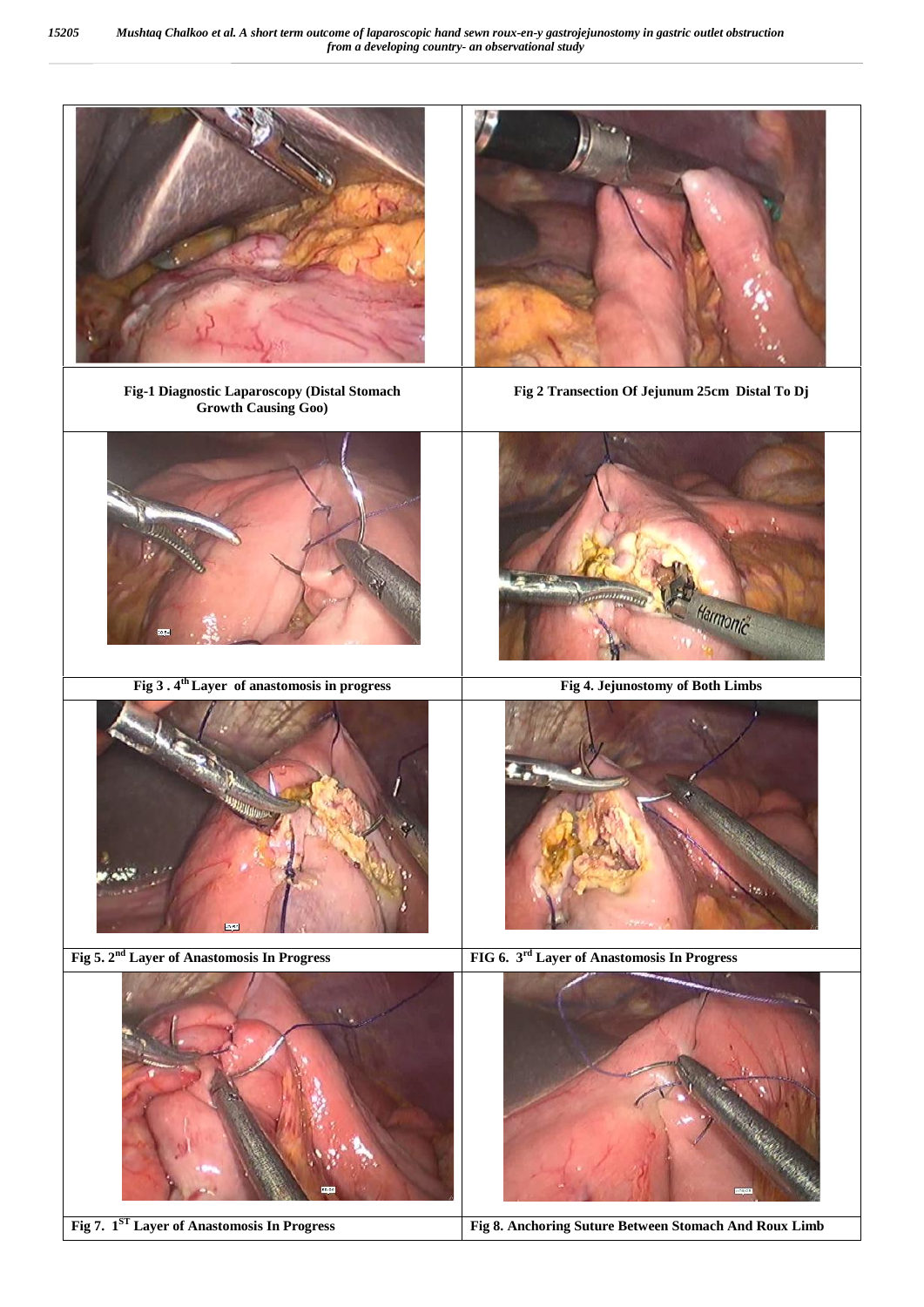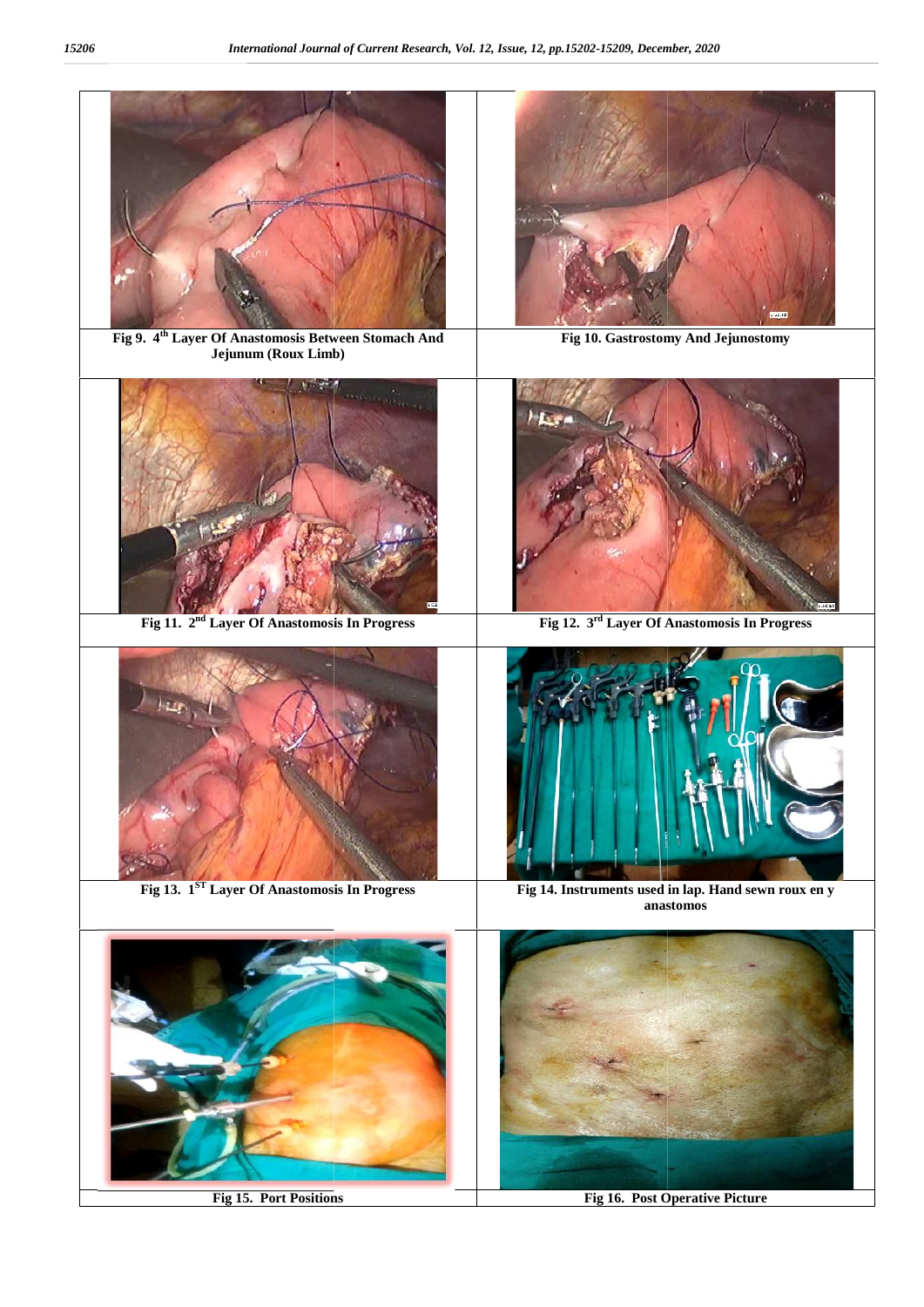with Gastric outlet obstruction, and this study was taken up in our institute for the first time as an original research thesis work. Usually, Roux En Y anastomosis is done as a part of metabolic and bariatric procedures to treat obesity and its co morbidities especially Diabetis mellitus. Roux En Y Gastric Bypass is a standard technique in this behalf. Roux En Y anastomosis has an advantage of avoiding afferent loop and its complications. We took up the study as a pilot project and applied the same technique of Roux En Y Gastrojejunostomy in patients who came to us with malignant Gastric outlet obstruction and observed the results of this technique. In this study we reviewed our institutes' experience of laparoscopic Roux En Y Gastrojejunostomy as a treatment modality for Gastric outlet obstruction.

Our study (Laparoscopic Roux En Y Gastro Jejunostomy) comprised of 31 patients (Table No. 1) between the age of 53 and 85 years (Average of 67.7 years). Most of the patients were in the age range of 60 to 79 years of age. Study done by Sukumar<sup>26</sup> showed the majority of study population was between the age group of 40 and 80 years, with the maximum number of patients falling in the group of 51 to 60 years. Study done by Linda P *et al<sup>27</sup>* showed the total of 28 patients with average age of 68 years (range 25 to 99). Study done by Su Hyun Seo*et al*<sup>28</sup>, the mean age of patient was 60.4 years of age. In our study majority of our paatients were males. The study sample showed 21 males and 10 females. Ratio of male / female was 2.1:1. In a study done by HyasintaJaka*et al*<sup>29</sup> the male female ratio was 3.2:1 for the malignant Gastric outlet obstruction. In a study done by Sukumaret al<sup>26</sup> the majority of study population were males with a male female ratio of 3.2:1. The finding was concurrent with studies which suggested males are more commonly affected with Gastric outlet obstruction and outnumbered females. In our study the average time taken for creating an anastomosis was 42.7minutes (Table 3). In a study done by Su Hyun Seo*et al*<sup>29</sup> time taken for creating an anastomosis by hand sewn method in Bilroth 2 was 15.2 minutes (Average). In our study time taken was more contrary to Bilroth 2 due to hand sewn Roux En Y anastomosis.

In our study the mean post operative hospital stay was 4.32 days (Table No. 4). In a study done by Su Hyun Seo*et al*<sup>29</sup>, e the mean post operative hospital stay was 7.4 days. In a study done by Linda P *et al<sup>27</sup>*, the mean length of hospital stay was found 8 days. In a study done by Al Rashdey M, Dadibhai  $M^{30}$  laparoscopic surgery was associated with significantly causi shorter duration as compared to open procedure and the hospital stay was 3 vs 15. In a study done by Jeurninket  $al<sup>31</sup>$ performed a systematic review of published series on Gastrojejunostomy between 1996 and 2006. Of the 297 cases of Gastrojejunostomy. 226 had open GJ and their average length of stay ranged from 8.5 days to 25 days. In our study the mean time of appearance of bowel sounds were 2.8 days (Table No. 5). In a study by Linda P  $et al^{28}$  the mean time of appearance of bowel sounds were found to b 3 days. In a study done by Su Hyun Seoet  $al^{29}$  the mean time of appearance of bowel sounds were 2.4 days.

In our study mean time of resumption of orals was 3.6 days (Table No.6). In a study done by Tanaka T Sudak K Satoh  $S^{32}$ the mean time of resumption of orals was 3 days. In a Cor study done by Alamet al<sup>33</sup> and Kazanjian *et al* the median time of resumption to solid food after laparoscopic Gastro Jejunostomy was 4 days. As we understand the

complications are part of any surgery performed. But in our study complication rate was on a lesser ebb than mentioned in the literature. Among the various complications of laparoscopic Roux En Y Gastro Jejunostomy we found intraoperative anastomotic site hemorrhage to the tune of 9.7% in 3 cases among 31 patients. In a study done by Radrigo Gonzaler<sup>34</sup>out of 108 patients with 87 patients had hand sewn anastomosis and 21 had stapled one. Anastomosis related hemorrhage was Hand sewn 2 and Stapled 1.

In our study we did not find any leakage of anastomosis, intra-abdominal abscess or fistula formation as shown in Table No. 7. It is important to mention that we observed contrast results as regarded with complications of procedure mentioned in various literatures. In a study by Frank P Bendewald<sup>35</sup> the anastomotic leakage was found 1.1 percent in laparoscopic hand sewn anastomosis and 1 percent in laparoscopic stapled anastomosis. While in the study done by Hira Hara  $N^{36}$ , Matsubara T neither anastomotic leakage nor anastomotic stricture was observed. The contrast results as regards with complication of the procedure mentioned in the literature were possibly because the single surgeon performed the procedure and the patients were properly optimized with a special reference to a clinical built, Haemoglobin level, plasma proteins and preparation of stomach and small bowel.

Afferent loop syndrome is an uncommon mechanical complication that can occur after various Gastro intestinal procedures involving anastomosis of stomach or esophagus to the jejunum. Classically described with Bilroth 2 Gastro jejunostomy, other common procedures such as Roux En Y Gastrojejunostomy, Roux En Y esophagojejunostomy, Whipples procedure and RYGB are also associated with Afferent loop Syndrome. Following a Billroth 2 reconstruction the afferent loop is comprised of the gastric/duodenal stump, duodenum, and short segment of jejunum proximal to Gastrojejunostomy. Following a RYGB the bilio pancreatic limb remains connected to the remnant stomach and is anastomosed distally via jejunojejunostomy. The afferent limb transfers bile pancreatic and proximal intestinal secretions distally towards the anastomosis. The efferent loop receives and transfers the ingested food and liquids.

Afferent loop syndrome is defined by distal obstruction causing distention of the afferent limb secondary to the accumulation of bile, pancreatic fluid and proximal small bowel secretions. In our study the patients on follow up were asked for symptoms which would suggest Afferent loop syndrome. It was found symptoms were not purely attributable to the syndrome complex, thereby it would be difficult to comment on the percentage of patients who truly presented with Afferent loop syndrome. However as per the study done by Takata K, Anan A, Umeda K, Sakisaka S *et al*<sup>37</sup>incidence of afferent loop syndrome was as low as 0.2 percent in laparoscopic Roux En Y Gastrojejunostomy contrary to 1 percent in Bilroth 2 reconstruction ,same results were observed in the study done by M Aoki, M Saka, S Morita, T.Fukagawa*et al*<sup>38</sup> .

#### **Conclusion**

 Laparoscopic Roux En Y Gastrojejunostomy is effective in achieving weight loss and quality of life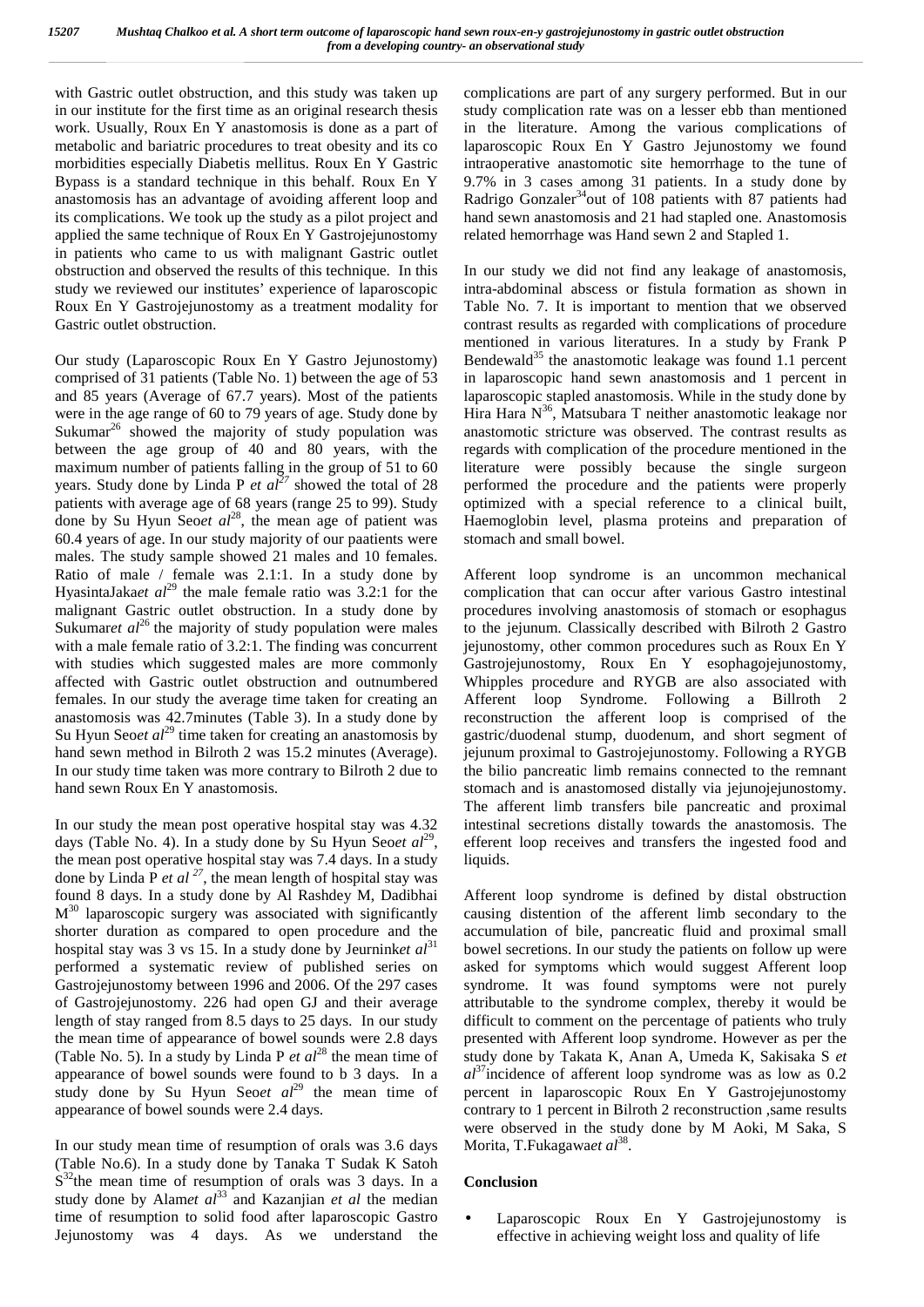Chances of developing Afferent Loop Syndrome are least in Roux En Y reconstruction.

#### **REFERENCES**

- 1. Samad A, Whanzana TW, Shoukat I. Gastric outlet obstruction: Change in etiology. Pak J Surg 2007; 23: 29-32.
- 2. Johnson CD. Gastric outlet obstruction malignant until proved otherwise. Am J Gastroenterol 1995; 90: 17-40.
- 3. Tendler DA. Malignant gastric outlet obstruction: Bridging another divide. Am J Gastroenterol 2002; 97: 4-6.
- 4. Lans HS, Stein IF Jr, Meyer KA. Electrolyte abnormalities in pyloric obstruction resulting from peptic ulcer or gastric carcinoma. Ann Surg 1952; 135: 441-53.
- 5. Shone DN, Nikoomanesh P, Smith Meek MM, Bender JS. Malignancy is the most common cause of gastric outlet obstruction in the era of H2 blockers. Am J Gastroenterol 1995; 90: 1769-70
- 6. Lunet N, Barros H. Helicobacter Pylori infection and gastric cancer: Facing the enigmas. Int J Cancer 2003; 106:953-60
- 7. Khuroo MS, Zargar SA, Mahajan R, Bandsy MA,. High incidence of oesophageal and gastric cancer in Kashmir in a population with special personal and dietery habits. Gut 1992; 33:11-5
- 8. Pavithran K, Doval DC, Panday KK,. Gastric cancer in india. Gastric cancer 2002;240-3
- 9. Del piano M, Ballare M, Montino F, Todesco A, Orsello M, Magnani C, Garello E. Endoscopy or surgery for malignant GI outlet obstruction? GastrointestEndosc. 2005; 61: 421-426.
- 10. Pinto Pabon IT, Diaz LP, Ruiz De Adana JC, Lopez Herroro J. Gastric and duodenal stents: follow-up and 28. cpmplications. CardiovascInterventRadiol. 2001; 24:147-153.
- 11. Park KB, Do YS, Kang WK, Choo SW, Han YH, Suh SW, Lee SJ, Park KS, Choo IW. Malignant obstraction of gastric outlet and duodenum: Palliation with flexible covered metallic stents. Radiology. 2001; 219: 679-683.
- 12. Lopera JE, Brazzini A, Gonzales A, Castaneda-Zuniga WR. Gastroduodental stent placement: current status. Radiographics. 2004; 24: 1561-1773.
- 13. Carcas LP. Gastric cancer review. J Carcinog 2014; 13: 14.
- 14. Kokkola A, Sipponen P, Arkkila P, Danielson H, PU Olakkainen P. Does the eradication of Helicobacter pylori delay the diagonisis of Gastric cancer? Scand J Gastroenterol. 2008; 43: 1456-1460.
- 15. Legman RL, Davix MP, LeGrand SB, Walsh D. Common symptoms in advanced cancer. SurgClin North Am. 2005; 85: 237-255.
- 16. Adler DG, Baron TH. Endoscopic palliation of malignant gastric outlet obstraction using self expanding metal stents: experience in 36 patients. Am J Gastroentrol. 2002; 78.
- 17. Pasini F, Fraccon AP, DE Manzoni G. The role of chemotherapy in metastatic gastric cancer. Anticancer Res. 2011; 31: 3543-3554.
- 18. Japanese Gastric Cancer Association. Japanese gastric cancer treatment guidelines 2010(ver.3) Gastric cancer. 2011; 14: 113-123.
- 19. Lam YH, Lau JY, Fung TM, ,*et al* . Endoscopic balloon dilation for benign gastric outlet obstruction with or without Helicobacter Pylori infection . Gastrointest Endosc.2004 Aug ; 60(20):229-33
- 20. Taskin V, Gurer I, Ozyilkan E, Sare M, Hilmioglu F. Effect of Helicobacter pylori eradication on peptic ulcer disease complicated with outlet obstruction. Helicobacter 2000 Mar; 5(1):38-40
- 21. Gouma DJ, van Geenen R, van Gulik T, de Wit LT, Obertop H. Surgical palliative treatment in bilio pancreatic malignancy. Ann Oncol.1999 Suppl 4:269- 72
- 22. Doberneck RC, Berndt GA. Delayed gastric emptying after palliative Gastrojejunostomy for carcinoma of pancreas. Arch Surg 1987 July;122(7):827-9
- 23. Billroth T. OffenesschreibenanHerrn Dr. Wittelshofer. Wien Med Wochenschr. 1881; 31: 162-5.
- Robinson JO. The history of gastric surgery. Postgrad Med J. 1960 Dec; 36: 706-13.
- 25. Mushtaq C, et al. A Short Term Outcome of Laparoscopic Hand Sewn and Stapled Gastrojejunostomy in Gastric Outlet Obstruction - An Observational Study. Int J Surg Surgical Tech 2018, 2(2): 000118.
- 26. Siu kumar, ChirukandathRavindran, Ramachandra Venkateshwara. Demographic and etiological patterns of gastric outlet obstruction inKerela , South India. North American Journal of Medical Science 2015 Sept; 7(9): 403
- 27. Linda P, Zhang, ParissaTabarizian, Sccott Nguyen, Dana Telem,and Celia Divino. LaparascopicGastrojejunostomyfor the treatment of gastric outlet obstruction. Journal of the Society of Laparoendoscopic Surgeons / Society of Laparoendoscopic Surgeons 2011 April; 15(2): 169-73
- 28. Su Hyun Seo, Ki Han Kim, Min Chan Kim. Hong Jo Choi,, and GhapJoong Jung. Comparitive study of Hand- Sutured versus Circular Stapled. Korea J Gastric Cancer 2012; 12(2) :120-125
- 29. HyasintaJaka, Mabula D Mchembe, Peter F Rambau and Phillipo L Chalya. Gastric Outlet Obstruction at Bugando Medical Center in Northwestern Tanzania:a prospective review of 184 cases. BMC Surgery 2013; 13:41
- 30. Al- Rashedy M, Dadibhai M, Shareif A, khandelwal MI, Ballester P, Abid G, McCloy RF,Ammori BJ, Laparoscopic gastric bypass for gastric outlet obstruction is associated with smoother, faster recovery and shorter hospital stay compared with open surgery. J Hepatobiliary Pancreat Surg. 2005; 12: 474-478
- 31. Jeurnink SM, van Eijck CH, Steyerberg EW, Kuipers EJ, Siersema PD. Stent versus Gastrojejunostomy for the palliation of gastric outlet obstruction.: a systematic review . BMC Gastroenterol .2007 Jun; 7 :18
- 32. Tanaka T, Suda K, Satoh S, Kawamura Y, Inaba K, Isshida Y. Effectiveness of laparoscopic stomach portioning Gastrojejunostomy for patients with gastric outlet obstruction caused by advanced gastric cancer: UyamaSurgEndosc. 2017 Jan; (1):359-367-367
- Alam TA, Baines M, Parker MC. The management of gastric outlet obstruction secondary to in operable cancer. SurgEndosc 2003 Feb ; 17(2):320-3
- 34. Rodrigo Gonzalez et al. Gastrojejunostomy During Laparoscopic Gastric Bypass- Analyses of 3 Techniques. Archives of Surrgery 2003; Vol .138